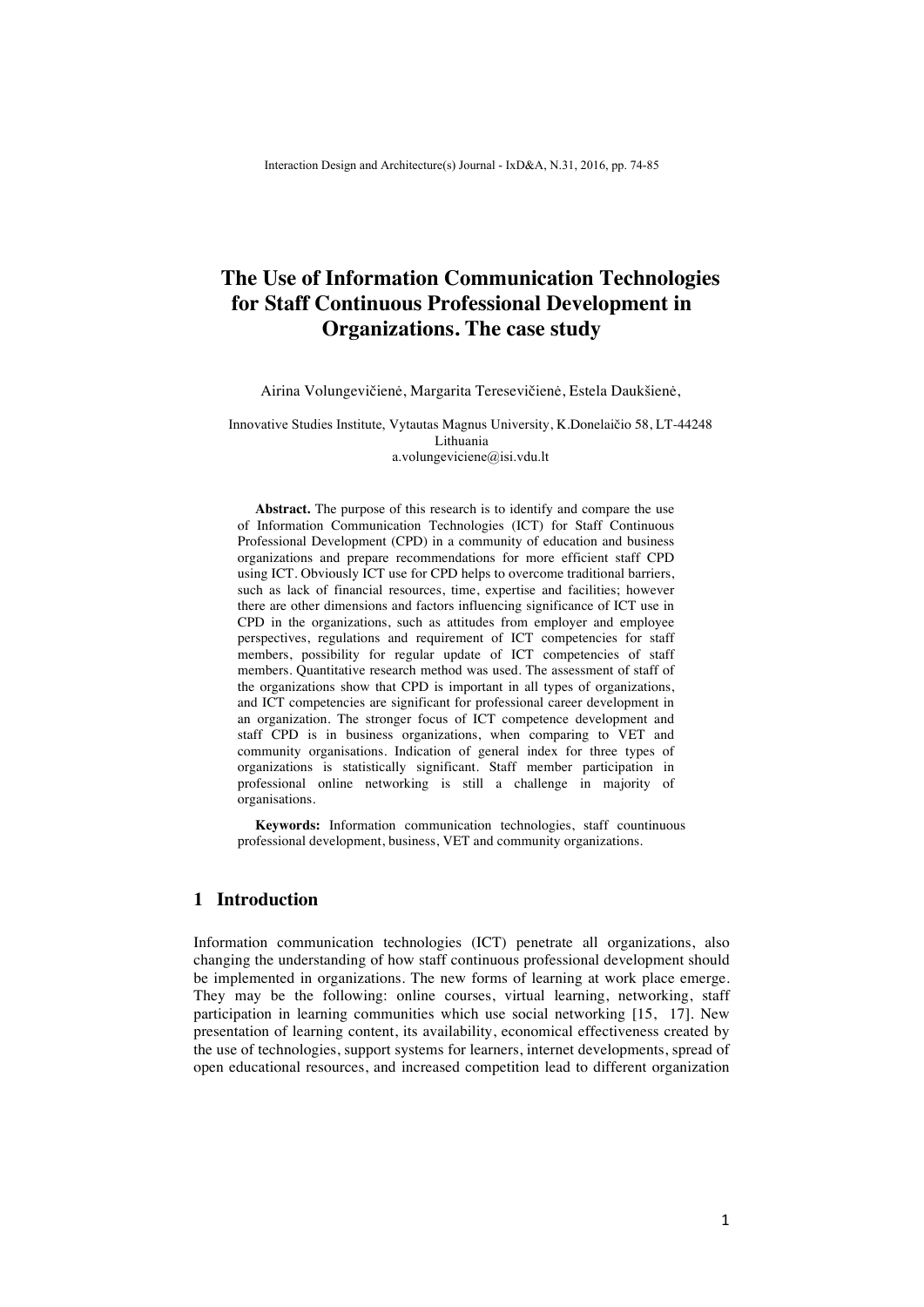and implementation of CPD. Todays workers are learners with different working experience, educational background, and learning needs, which have no time nor possibilities to go to trainings or participate at the seminars at certain time and place. On the other hand, the change of organizations is also prevented by restraint of workers for using new ICT, inadequate investment of organizations to CPD, ICT, and competence update, lack of learning culture, discrepancy of programmes and requirements of labour market. This leads to different catch up of organizations and different their progress.

ICT skills development is an issue for practitioners and researchers [1, 10, 12, 18, 21]. Considerable attention is paid for educational organizations, teachers and students, however the lack of comparisons between organizations in this area is noted.

The aim of the research is to identify and compare the use of ICT for staff CPD in three types of organisations: community, education and business organizations, and prepare recommendations for more efficient staff CPD using ICT.

#### **2 Literature review**

Learning is an essential process to reach the aims of organization, ensure its existence, and facilitating development of its activities, as only those companies are competitive which learn, are able to effectively and purposefully use their resources of knowledge – their staff, and seek for innovations to develop its activity [16]. Each organization has particular aims and has foreseen directions for the development of its activities, and based on this the competences for each worker must have are planned. The development of qualification of these workers is necessary to ensure harmonious and purposeful activity and development of the organization, and the qualification that meets organization needs. The effectiveness of worker activities depends on the following two factors: motivation and competence [8]. Thus, the assessment of staff CPD is integral part of each organization activity; and each organization has to have a clear learning and CPD system. This system should purposely identify and prioritise learning processes and methods, and also should show the possibilities for organization, department or person coming from certain learning or CPD programme implementation [6, 19]. The funds for implementation of these activities should correspond to the learning needs of staff and have to be cost-effective.

The contribution of ICT to staff CPD in organisations is an important issue [13] particularly in overcoming barriers for demotivation, lack of confidence in trying out new ideas using ICT tools [7], and constant update of ICT competences. Challenges and experiences, as perceived by teachers, related to CPD as a mean to achieve ICT competence into their profession are investigated quite often [3, 25]. However in spite of the numerous obstacles that arise with the implementation of a continuing education programmes on ICT competence development, the intensive technological innovations occurring today create a significant need for investigating how organisations provide possibilities to develop ICT competences within CPD. Broader range of organisations using ICT for staff CPD would give some light for how to obtain and maintain the high level of professional knowledge and skills demanded by the industry [9] and society.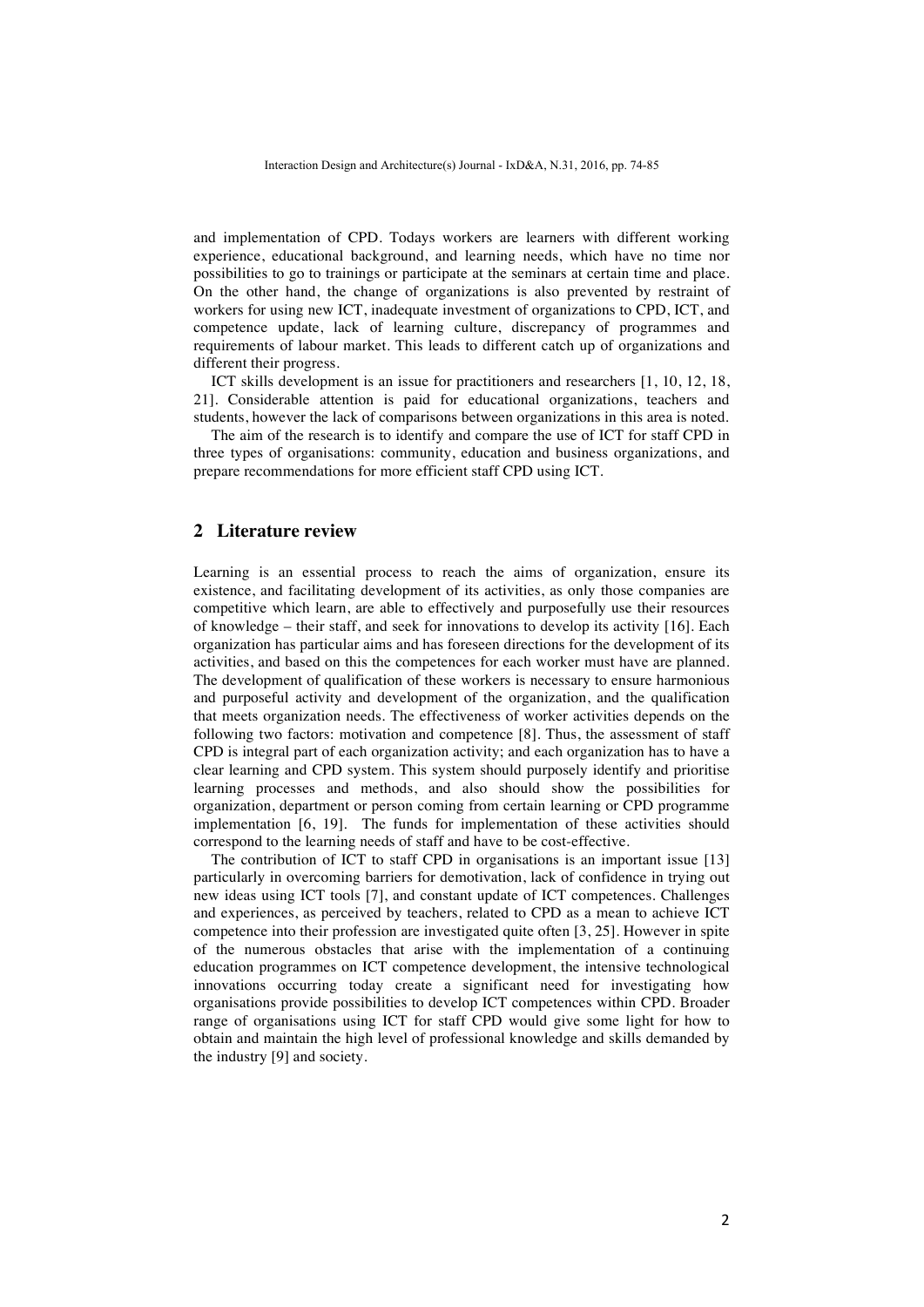ICT use for CPD helps to overcome traditional barriers such as lack of financial resources, time, expertise and facilities [20], however there are other dimensions and factors influencing significance of ICT use in CPD in organizations. They may be the following: regulations and requirements of ICT competencies for staff members, attitudes from employer and employee perspectives, possibility for regularly update ICT competencies of staff members.

Virtual teaching/learning networks and virtual learning communities are becoming widespread within higher education [11] and many other organisations due to technological developments, which enable increased communication, support, and interactivity among participants through ICT. The networks enable the combination of synchronous and asynchronous communication, access to and from geographically isolated communities, and international information sharing, which give extra value for staff CPD. Through the growing and widening use of ICT, the creation of virtual communities of practice, in which working teachers can learn from experienced practitioners and from each other, becomes possible [14].

In order to reach the most purposeful use of funds  $CIPD<sup>1</sup>$  (2006) suggests performing the analysis of staff learning needs. The analysis has to be a continuous process in all organizations; and it should include not only the organization of certain activities, but also the monitoring of regular trainings and their impact. There are three levels of learning needs:

• Organizational (the need to increase the qualification of employees according to updated legislative framework, technological improvements, or essential restructuring of the organization).

• Group (the need to increase the qualification of employees according to the changed requirements, rules, or emergence of new specifications)

Individual (trainings for new employees, employees coming form other sectors; work-place responsibilities change and require new competences).

In order the organizations quickly update the competences of employees according to the business needs it is necessary: to perform a complex analysis of business situations; to set the learning goals of individuals and organizations; to choose the appropriate learning strategies; to improve the implementation of learning processes; and to control the learning of learners with respect to the set goals [4].

For staff CPD it is important to apply the appropriate learning methods, which correspond to the needs of employees and employers, and do not deviate from organizational goals, values, and policy. Planning and assessment of learning process may solve the issues of CPD of organization employees. CPD is more effective in an organization, which has a separate department for CPD development, implementation and assessment [5, 12, 21, 27].

Learning at work place and learning in or out of the organization should be integrated with each other, as this leads to a more effective staff training and development process [23]. With the increased role of technologies in todays society this integration process may be implemented using ICT, i.e. partially or fully online;

 

<sup>&</sup>lt;sup>1</sup>CIPD – The Chartered Institute for Personnel and Development.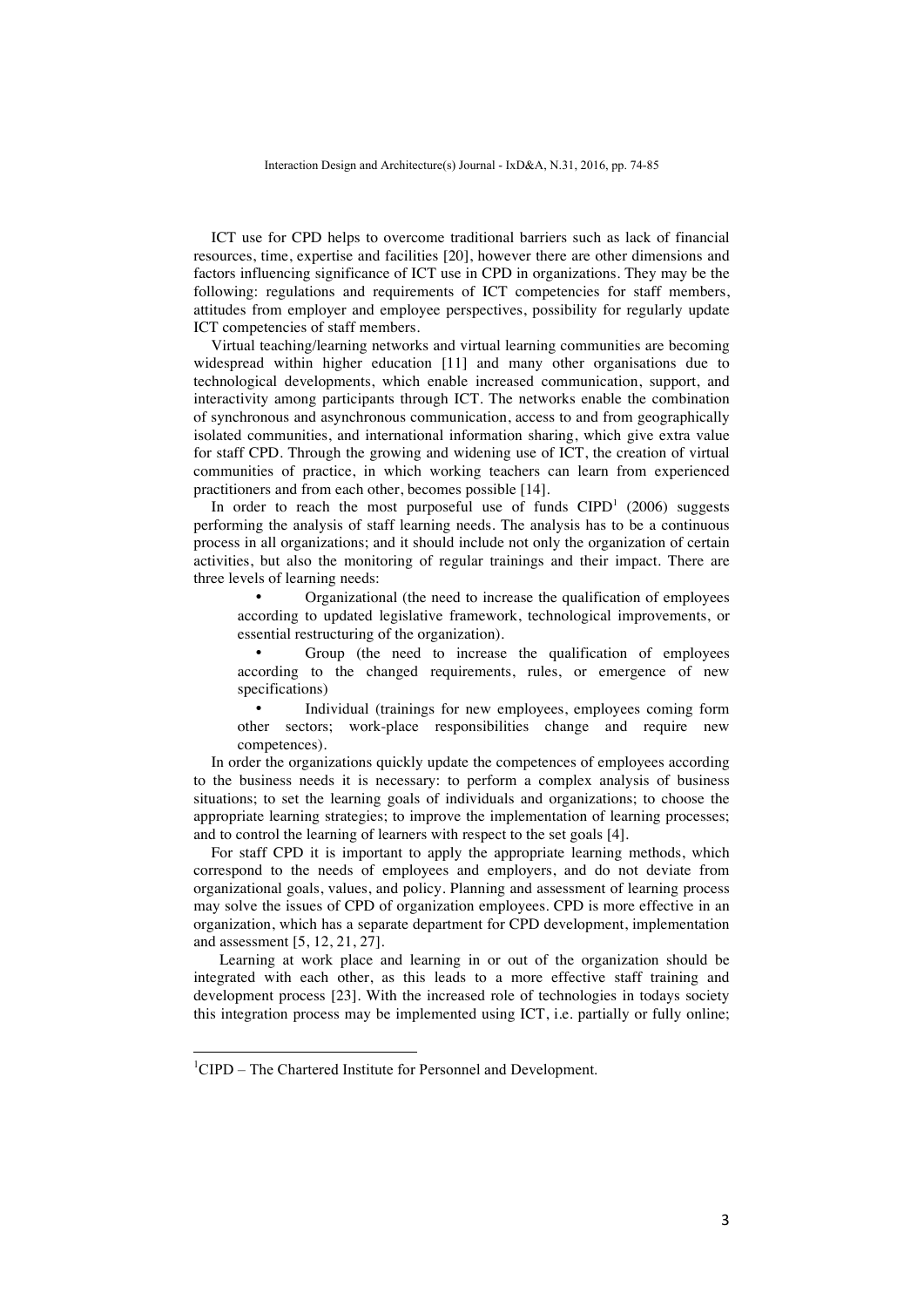however the possession and constant update of ICT competence is a necessary condition here. Today ICT competence includes more than just digital literacy and ability to manage programme software. However it could be a challenge for employees of organizations as, "skills barriers remain - i.e. both the basic skills needs that are perceived as barriers by the users themselves, and the advanced skills needs for managing privacy, security and critical and responsible attitude to the digital media, which sometimes are not realised by the users themselves" [2, 62]. Therefore, learners need to develop ICT competences that they do not necessarily perceive, and the organization or community can play an important role in ICT competence development.

#### **3 Methodology**

Quantitative research method (using a questionnaire survey) was used in order to find out the use of ICT for staff CPD in different types of organizations. The research data was collected using an online questionnaire survey in May-June 2014. This article analyses the part of a broader research, focusing on the block of questions on the use of ICT for staff CPD. The respondents were anonymous with regard to researchers, as not only the instrument was anonymous, but also its sharing and collecting as the survey was administered on the Internet. The concept of ICT was explained in the introduction of questionnaire. Later all collected surveys were coded and processed in the SPSS programme for further analysis. The analysis was performed applying appropriate statistical methods, using MS Excel and SPSS (Statistical Package for Social Sciences) Version 22. To generalize the data, descriptive statistics, parametric and non-parametric criteria, reliability calculations were applied. Calculation of response index for mentioned block of questions was calculated, as the sum of responses presented by the respondents to each of the provided ten statements. Each block of questions consisted of 10 questions, with the response value from 1 to 5; the range of changes in the assessed block was from 10 to 50. General index for three types of organizations was calculated.

Internal consistency of the questionnaire by calculating Cronbach  $\alpha$  value regarding staff CPD block is 0,901.

**Target organizations.** All organisations selected for research were located in Lithuania over the country in the area of education, business and community activities.

The educational institutions, which participated in the research, were modern and dynamic *VET organisations*, which respond to labour market changes rapidly and responsibly and apply innovative forms of learning for students as well as for their employees. The organisations provide qualitative services of formal and non-formal education (initial vocational education and training, lower secondary (9 and 10 forms) and upper secondary education, adult education, pre-school education), offering attractive and perspective specialities, which are acquired in premises for practice equipped with modern technologies.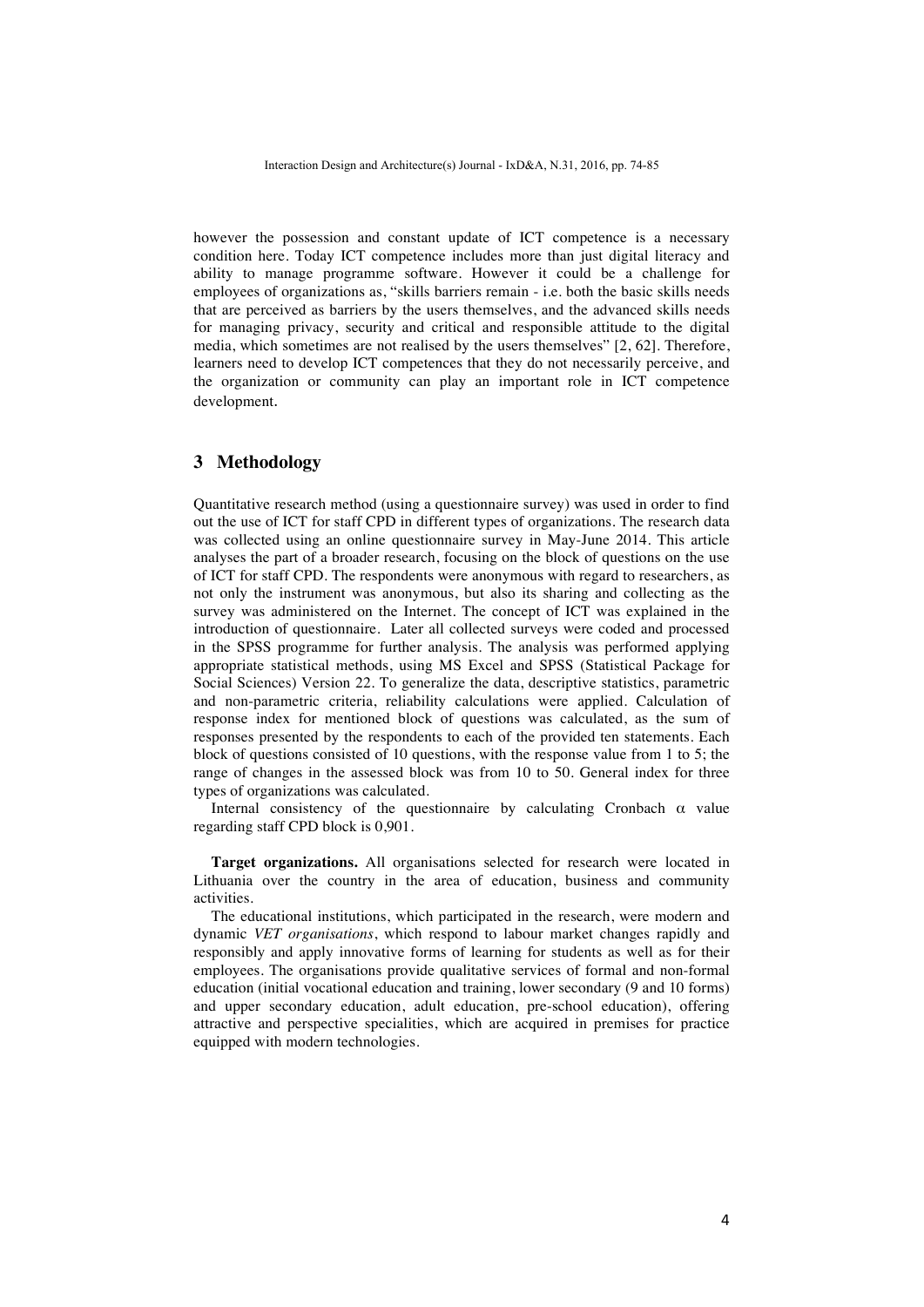*Business organisations* in the research represent companies, working in IT sector and employing specialists of quality assurance and documentation, systems analysts, programmers, system engineers, data operators, project managers, teachers, specialists of law and economics, and others. The companies are constantly recruiting new staff and expanding. According to the need and the specifics of the projects they develop, part-time employees and experts of the projects are employed.

*Community organisations* represent members to be involved in a public life, promote healthy neighbourhood, the partnership of all community organizations, strengthen the traditions of volunteering, represent community interests in the governmental institutions. The main activities of a Communities are: building the social capital in a community; promotion of social activities and civic participation; forming the policy of harmonious development and the system of non-formal learning; support and encouragement of community leaders; organization of clubs and unions according age groups and interests; adaptation of good practice examples from foreign community life; organization of project activities.

Out of 466 respondents who participated in the research only a little bit more than half were females (307 respondents or 65.9 %), 34,1 % of the respondents were males. The majority of the research participants were possessing higher education diploma (77,7 %).

The research participants represented organizations of various sizes, i.e. representatives from organizations which have more than 200 employees/members comprise 33,3 %; 101 – 200 employees/members – 18,9%; 51 – 100 employees/members  $-14,3\%$ ; up to 50 employees/members  $-33,5\%$ .

The organisations were purposefully selected from three types of organizations: community, education and business. The distribution of the respondents from all three types of organizations was almost equal: 158 respondents were from community organizations, 153 from education, and 155 from business organizations.

**Research limitations.** As most of the research respondents possessed the diploma of higher education institution (77,7%), it may mean that CPD involves more employees possessing the diploma of higher education institution and ICT is more accessible for them. This idea comes from the fact that employees with lower educational background may have avoided online research questions.

The received results may also have been influenced by the features of business organizations which were focused in their selection process: the selected business organizations worked in the area of creation of information systems, application and use of technologies, and organization of trainings.

# **4 Findings**

Research results are presented according to the block of questions focusing on the use of ICT for staff CPD. Each statement results are presented and described for three types of organizations in the following way:

- how each statement is assessed within the block of questions: means of responses for each CPD statement in all participating organisations is analysed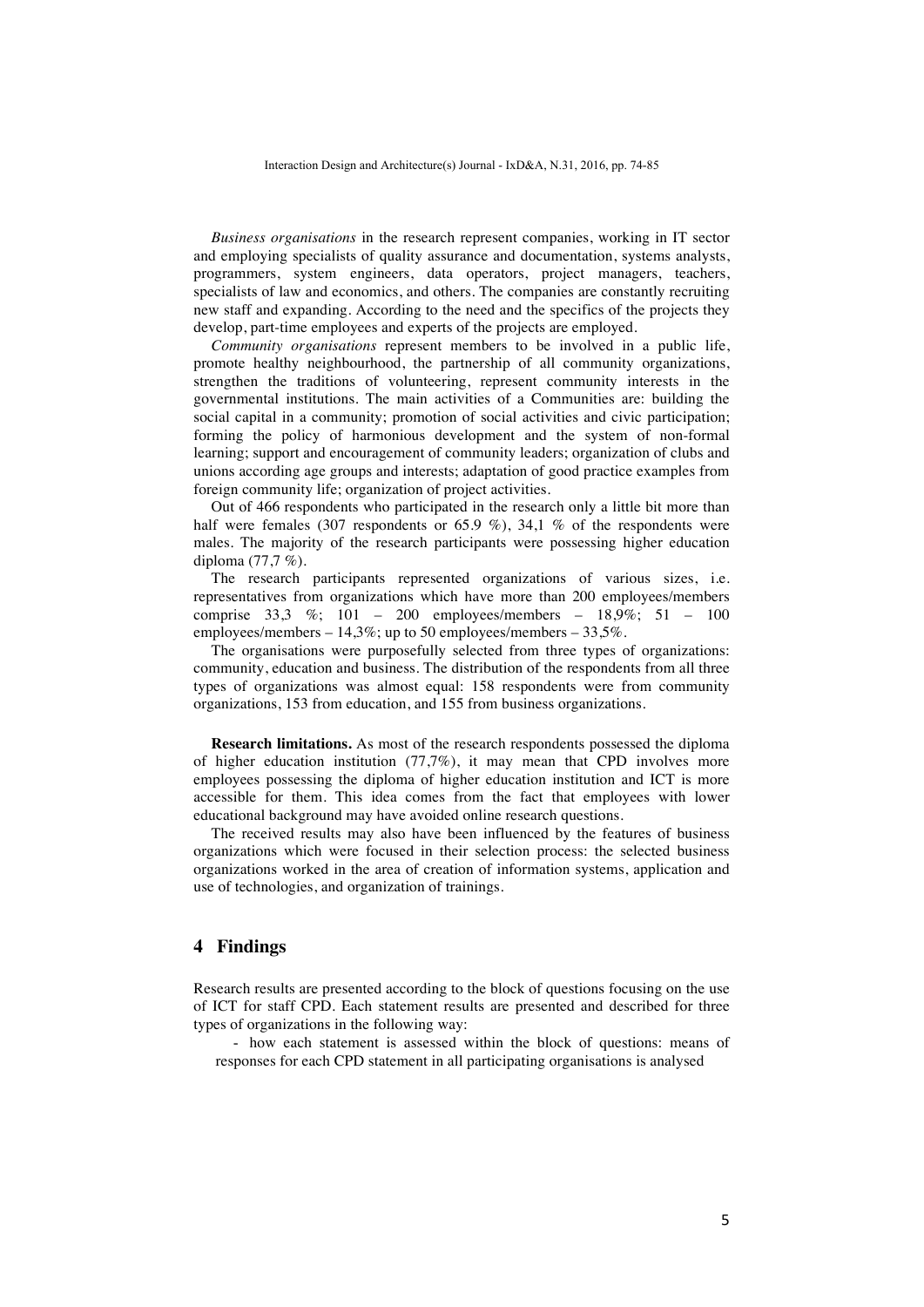- general index for three types of organisations is calculated, then

- average of responses for each statement within block of questions is calculated, and

- means of responses for each criterion within block of questions is statistically compared for three type of organizations.

Constant development of VET organization staff in the area of ICT is one of the most important factors in the organization, as the emergence of new technologies, their application in the organization and teaching process, are impossible without constant professional development. It should be targeted in the organization that emplyees know CPD possibilities and the the learning process is manageable. The competence of trainers has to be high, and their possibilities for constant update of ICT skills is more important that that of other employees.



**Fig. 1.** Means of responses for each CPD statement in all participating organisations

Figure 1 shows that the process of CPD is present in all types of organizations, participating in the research. 74% of respondents state that ICT skills are significant for professional career development in an organization. The most positive assessment was found on the statement that ICT skills are significant for the career of employee in an organization; and 65,9% respondents indicated that there exists a variety of learning forms for CPD (seminars, learning at work place). Furthermore,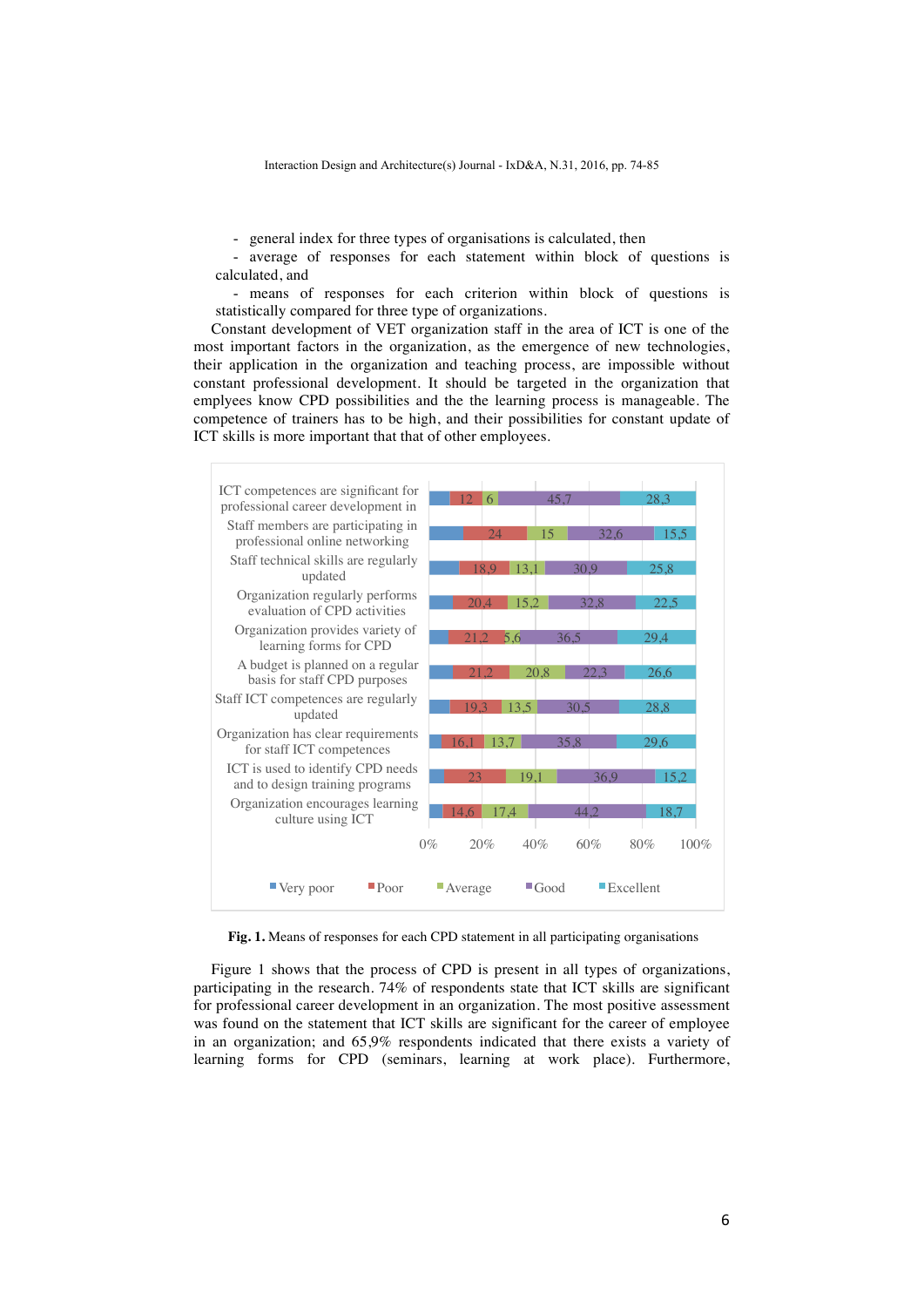organizations have clear requirements of ICT competence development for staff members, however employees (40,7%) lack the regular update of ICT competences. Although it was found that 56,7% of respondents indicated that CDP was foreseen for technology competences, a big number (47,9%) of respondents noted that *ICT was not used to identify CPD needs, nor to design training programs*. 28,8% of respondents disagreed with the statement that *organization encourages learning culture using ICT*. This dissatisfaction that *ICT is not used to identify CPD needs and to design training programs* may come from the fact that organizations have clear requirements for staff ICT competences (65,4% support this statement), however the possibilities to fulfil these requirements are limited.

The least supported statement in all organizations was that *staff members are participating in professional online networking:* the number of respondents supporting this statement was less than 50 %.



**Fig. 2.** The block of questions on the use of ICT for CPD general index for three types of organizations

General index for three types of organizations confirm that business organizations, which participate in the research, pay larger attention on ICT competences of employees and focus on ICT competences during CPD processes (see Fig.2). Educational organizations have formal requirements for CPD and the compliance of these requirements provides a possibility to keep the working place, but ICT use for CPD is not always a priority: more traditional methods such as seminars and sharing good practices, are used. Meanwhile business organizations, participating in a more competitive market and especially affected by the technology change, need a constant development in the area. The representatives of community organizations also have to seek for innovations and apply them in their practice while seeking for development. ANOVA results show that differences between VET, business and community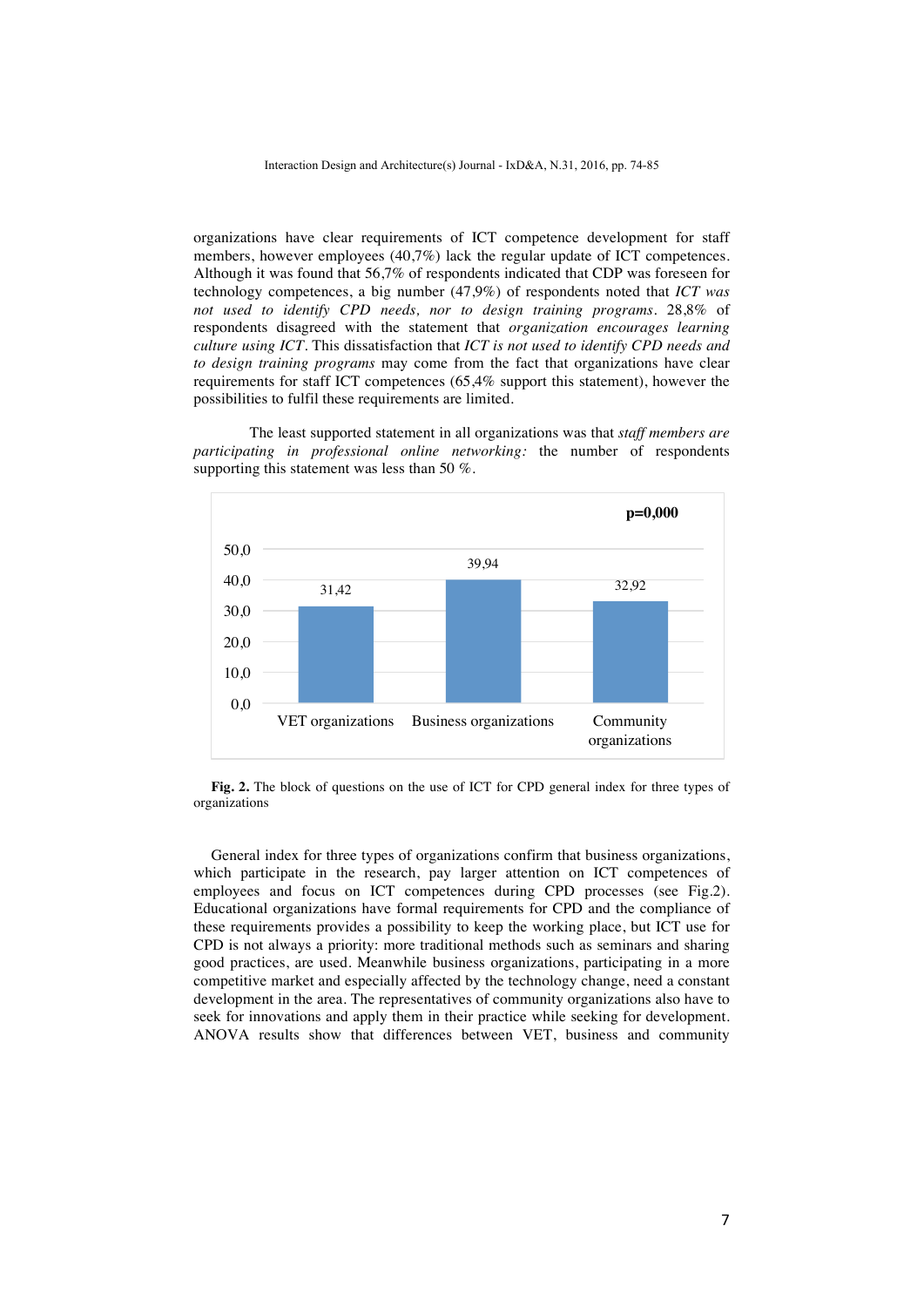organisations are statistically significant ( $p=0,000$ ). However the differences between responses of respondents of VET and community organisations are small.

Fig. 3 indicates that Community organisations provide larger variety of forms for continuous CPD, more regularly updated ICT competences of staff members, more clear requirements for staff ICT competences, and more regularly updated staff technical skills when compared with VET organisations.



**Fig. 3.** Average of responses on the use of ICT for staff CPD of each statement for three types of organizations

Respondents from business organizations assessed all statements on the use of ICT for staff CPD higher when comparing to responses of VET and community organisations respondents (see Fig.3). Although the least supported statement from respondents of all types of institutions was *staff members are participating in professional online networking*, respondents from business organizations also supported this statement more than representatives from other organizations. The possibility to learn while participating in online professional network is common today, however they are not intensively used in all organizations. The biggest difference in the assessed statements is noted on a budget planned for staff CPD purposes while comparing the responses of business organizations respondents with VET and community organisations. All organizations plan their budgets, however it can not be stated that all organizations share their plans for CPD budget with their employees; from the research results it can be noted that employees from VET and Community organizations know less about the organization budget plans for CPD than employees from business organizations.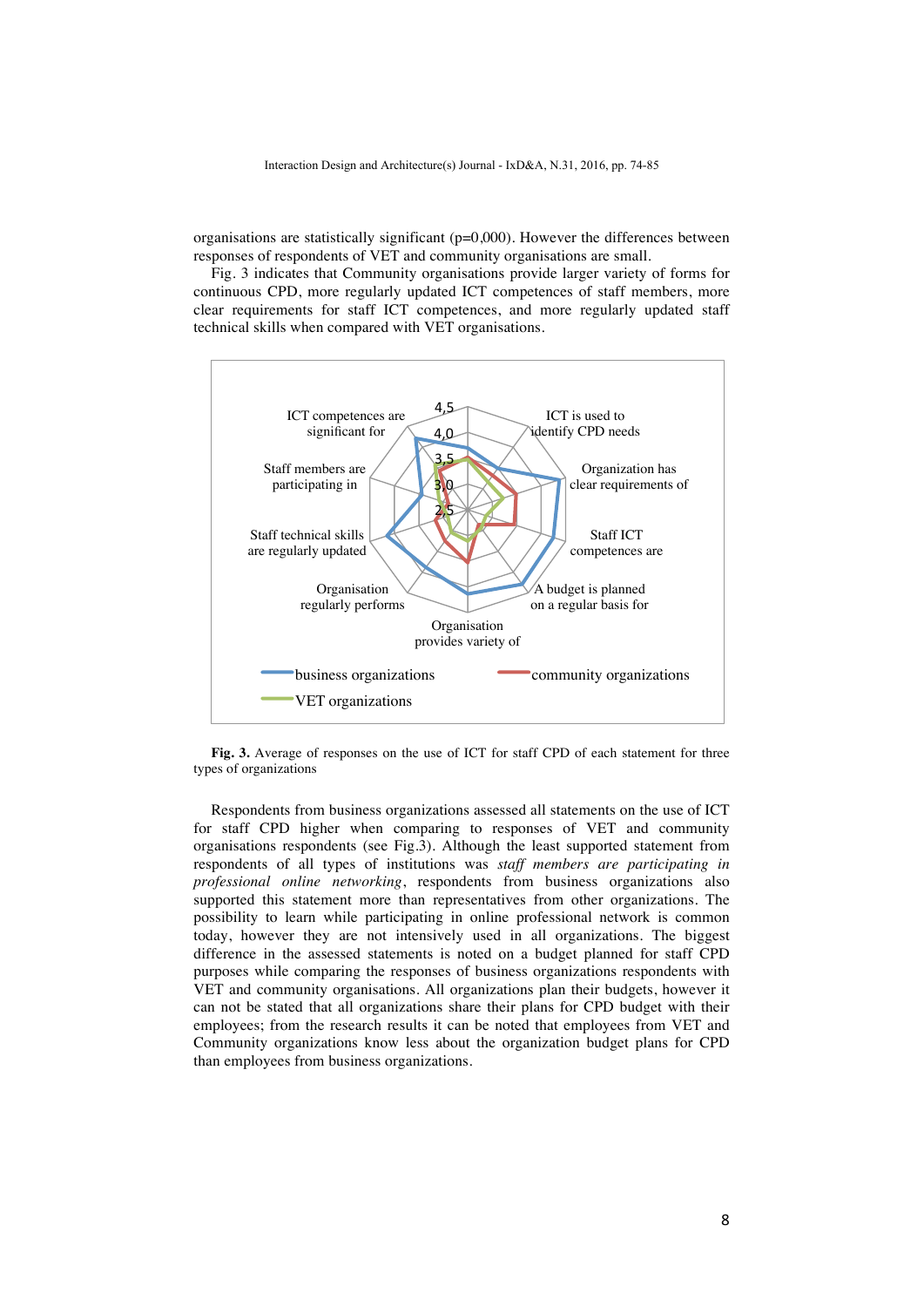Comparison of means of statements on the use of ICT for staff CPD for three types of organizations (see Table1) demonstrates that only the two statements – *Organization encourages learning culture using ICT* and *ICT is used to identify CPD needs and to design training programs* – are assessed similarly by the respondents of all three organizations. It can be noticed that conditions to use ICT for CPD are more favourable in business organizations than in VET and community organizations.

Table 1. Comparison of means of statements on the use of ICT for staff CPD for three types of organizations.

|                              | <b>Statements on the</b><br>use of ICT for staff                                                               |                 | Communit      | Educatio<br>$\mathbf n$ | <b>Krus</b><br>kal- |
|------------------------------|----------------------------------------------------------------------------------------------------------------|-----------------|---------------|-------------------------|---------------------|
|                              | <b>CPD</b>                                                                                                     | <b>Business</b> | y             | organization            | <b>Wallis</b> p     |
|                              |                                                                                                                | organizations   | organizations | S                       |                     |
| $\mathbf{1}$                 | Organization<br>encourages learning<br>culture using ICT                                                       | 3,70            | 3,52          | 3,48                    | 0,066               |
| $\overline{c}$               | ICT is used to identify<br>CPD needs and to design<br>training programs                                        | 3,49            | 3,32          | 3,17                    | 0,060               |
| 3                            | Organization has clear<br>requirements<br>for<br>staff<br>ICT competencies                                     | 4,37            | 3,49          | 3,22                    | 0,000               |
| $\overline{4}$               | Staff<br>ICT<br>competencies<br>are<br>regularly updated                                                       | 4,25            | 3,45          | 2,88                    | 0,000               |
| 5                            | A budget is planned<br>on a regular basis for<br>staff CPD purposes                                            | 4,29            | 2,86          | 2,94                    | 0,000               |
| 6                            | Organization provides<br>variety of learning forms<br>for CPD                                                  | 4,14            | 3,53          | 3,11                    | 0,000               |
| 7                            | Organization regularly<br>performs evaluation of<br><b>CPD</b> activities                                      | 3,88            | 3,25          | 3,05                    | 0,000               |
| 8                            | Staff technical skills<br>are regularly updated                                                                | 4,15            | 3,16          | 2.91                    | 0,000               |
| $\mathbf Q$                  | Staff<br>members<br>are<br>participating<br>in<br>professional<br>online<br>networking                         | 3,44            | 2,89          | 3,08                    | 0,000               |
| $\mathbf{1}$<br>$\mathbf{0}$ | ICT competences are<br>significant<br>for<br>professional<br>career<br>development<br>in<br>an<br>organization | 4,22            | 3,44          | 3,58                    | 0,000               |

There were no statistically significant differences when comparing the means of the value attributed to the statements regarding *Organization encouragement for*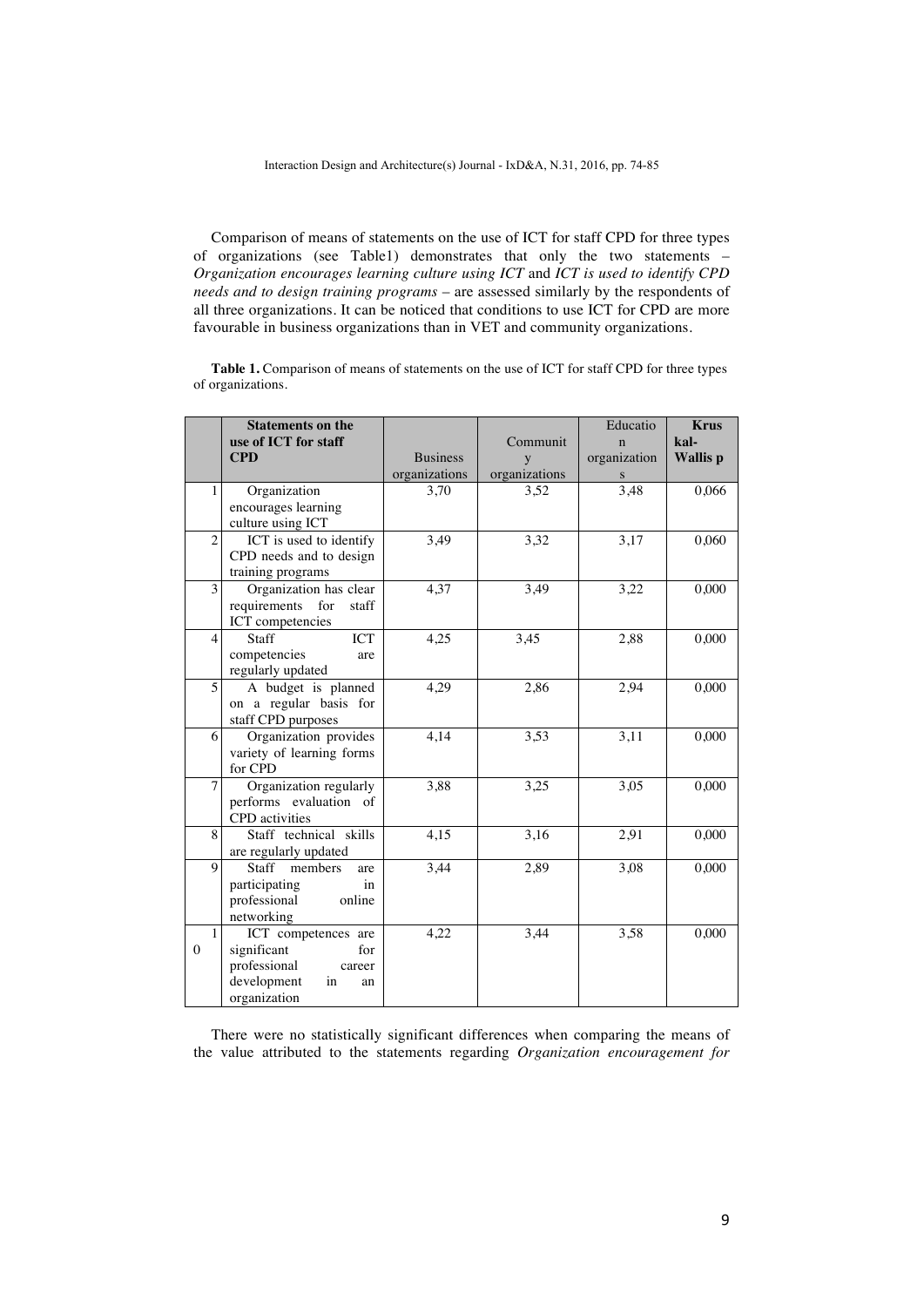*learning culture using ICT* ( $p=0.066>0.05$ , Table 1) and *the use of ICT to identify CPD needs and to design training programs* (p=0,060>0,05). The differences between other statements were statistically significant (Kruskal-Wallis p**)**.

The research results show that differences are statistically significant for 8 out of 10 statements on the use of ICT for CPD indicated by business organizations respondents; this means that business organizations pay a larger attention for ICT application and staff CPD; however taking into account research limitations this may be a peculiarity of selected business organizations.

# **5 Conclusions and recommendations**

Average of **responses for each statement on the use of ICT for CPD by respondents from all participating organisations** shows that ICT skills are significant for the carer of employee in the organization in all participating organizations; and there exists a variety of learning forms for CPD (seminars, learning in work place). The least supported statements by respondents were *ICT is*  not regularly *used to identify CPD needs and to design training programs* and *Organization encourages learning culture using ICT*. Employees are not satisfied that *ICT is* not regularly *used to identify CPD needs and to design training programs*. This dissatisfaction may come from the fact that organizations have clear requirements for staff ICT competences, however the possibilities to fulfil these requirements are limited.

Calculations of general index by ANOVA results show that differences between VET, business and community organisations are statistically significant (p=0,000). However differences between responses of VET and Community organisations respondents are small. This shows that business organizations pay larger attention for the development and update of ICT competence of their employees.

Calculations and comparison of average of responses for each criterion within selected block of questions revealed that respondents from all types of organizations the least supported statement was *Staff members are participating in professional online networking*. This shows a huge potential to be used for CPD. To train staff on participation in online communities, on ICT pedagogical (didactical) competencies is still a challenge for majority of organisations. Business organizations care about budget planning more carefully, when compared to VET and Community organisations. However a reason may be that employees of VET and community organizations are less informed about the budget spent for CPD purposes. The research results confirm that business organizations pay a larger attention for ICT application and staff CPD.

Continuous professional staff development should be organized in the way that allows staff to be aware of training possibilities, focusing on the constant competence update, on the basis of ICT competence requirements existing within the organization, and facilitation of online professional networking.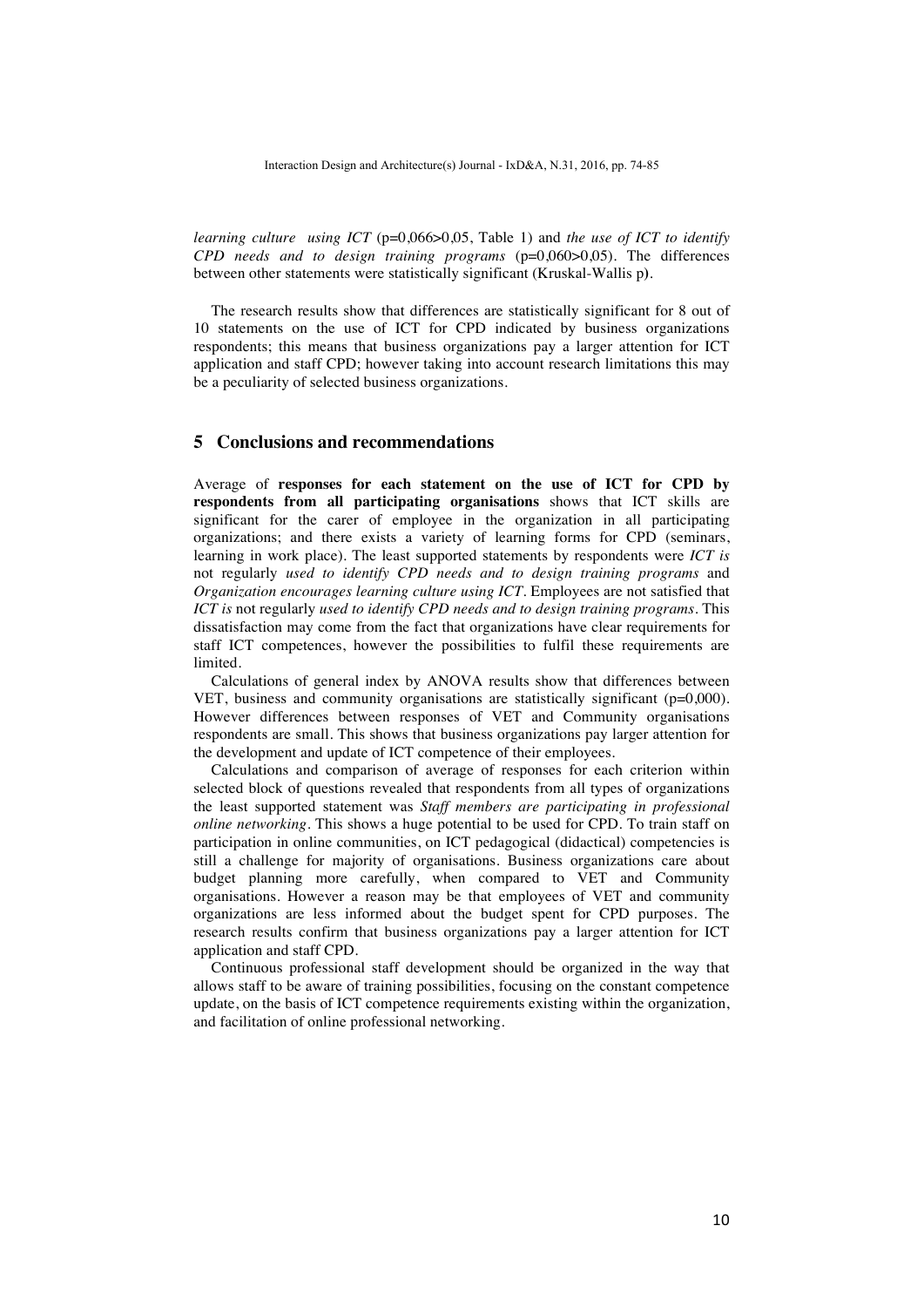# **References**

- 1. Admiraal W., Lockhorst.: D. E-Learning in Small and Medium-sized Enterprises across Europe: Attitudes towards Technology, Learning and Training. International Small Business Journal 27, pp. 6 (2009)
- 2. Ala-Mutka K.: Learning in Informal Online Networks and Communities. EC Joint Research Centre Institute for Prospective Technological Studies (2010). Research Centre Institute for Prospective Technological Studies ftp://ftp.jrc.es/pub/EURdoc/EURdoc/JRC56310.pdf
- 3. Bland R.: 'Celebrating Success' a Continuing Professional Development project in Information and Communication Technology within a teacher training institution*.* In: Kumpulainen, Kari, (ed.) Educational technology: opportunities and challenges. Acta Universitatis Ouluensis (87). University of Oulu, Oulu, Finland, pp. 64-- 85. ISBN 9789514284069, (2007)
- 4. Capuano N., Gaeta M., Ritrovato P., Salerno, S.: How to integrate technology-enhanced learning with business process management. Journal of knowledge management. 12 (6), pp. 56--71 (2008)
- 5. Chang V., Guetl Ch.: E-Learning Ecosystem (ELES) A Holistic Approach for the Development of more Effective Learning Environment for Small-to-Medium Sized Enterprises (SMEs). Proceeding of the Inaugural IEEE International Digital Ecosystems Technologies Conference, (2007)
- 6. Con K.: Benefits of Continuing Professional Development in the Visual Communications Sector in Ireland. Masters Dissertation. Dublin Institute of Technology, (2009)
- 7. Daly C., Pachler C.D., Pelletier D.N.: Continuing Professional Development in ICT for teachers: A literature review WLE Centre, Institute of Education, University of London, (2009), http://eprints.ioe.ac.uk/3183/1/Daly2009CPDandICTforteachersprojectreport1.pdf
- 8. Diskienė D., Druteikienė, G., Marčinskas, A.: Managerial altitudes towards understanding the employees' needs. Ekonomika, 91 (4), pp. 136--149 (2012), http://etalpykla.lituanistikadb.lt/fedora/objects/LT-LDB-0001:J.04~2012~1367189055250/datastreams/DS.002.1.01.ARTIC/content
- 9. Fink F. K.: Modelling Continuing Professional Development in an Innovative Context. Journal of Computing and Information Technology - CIT 9, p.p. 167--175, (2001)
- 10. Frankola, K.: Why online learners drop out. Workforce (2001), http://www.workforce.com/articles/why-online-learners-drop-out.
- 11. Gannon-Leary P., Fontainha E.: Communities of Practice and Virtual Learning Communities: Benefits, Barriers and Success Factors (2007), http://papers.ssrn.com/sol3/papers.cfm?abstract\_id=1018066
- 12. Hamburg I., Hall T.: Social Networks, Web and Mentoring Approaches in SME Continuing Vocational Education and Training. Journal of Information Technology and Application in Education, vol. 2, issue 2. (2013).
- 13. Heeks R.: Do information and communication technologies (ICTs) contribute to development? Journal of International Development, vol. 22, issue 5, pp. 625--640 (2010)
- 14. Jakobsdottir S., McKeown L., Hoven D.: Using the new information and communication technologies for the continuing professional development of teachers through open and distance learning, in Teacher education through open and distance learning. Perspectives on Distance Education. Commonwealth of Learning, Vancouver, Canada, pp. 105--120. ISBN 978-1-894975-39, (2010)
- 15. Keppell M., Au E., Ma A., Chan C.: Peer learning and learning-oriented assessment in technology-enhanced environments. Assessment & Evaluation in Higher Education, vol. 31, No. 4. August 2006, pp. 453—464, (2006)
- 16. Kvedaravičius J., Lodienė D.: Organizacijos vystymosi galimybės ir jo praktiniai žingsniai. Organizacijų vadyba: sisteminiai tyrimai. No. 22. Kaunas: VDU leidykla, (2002)